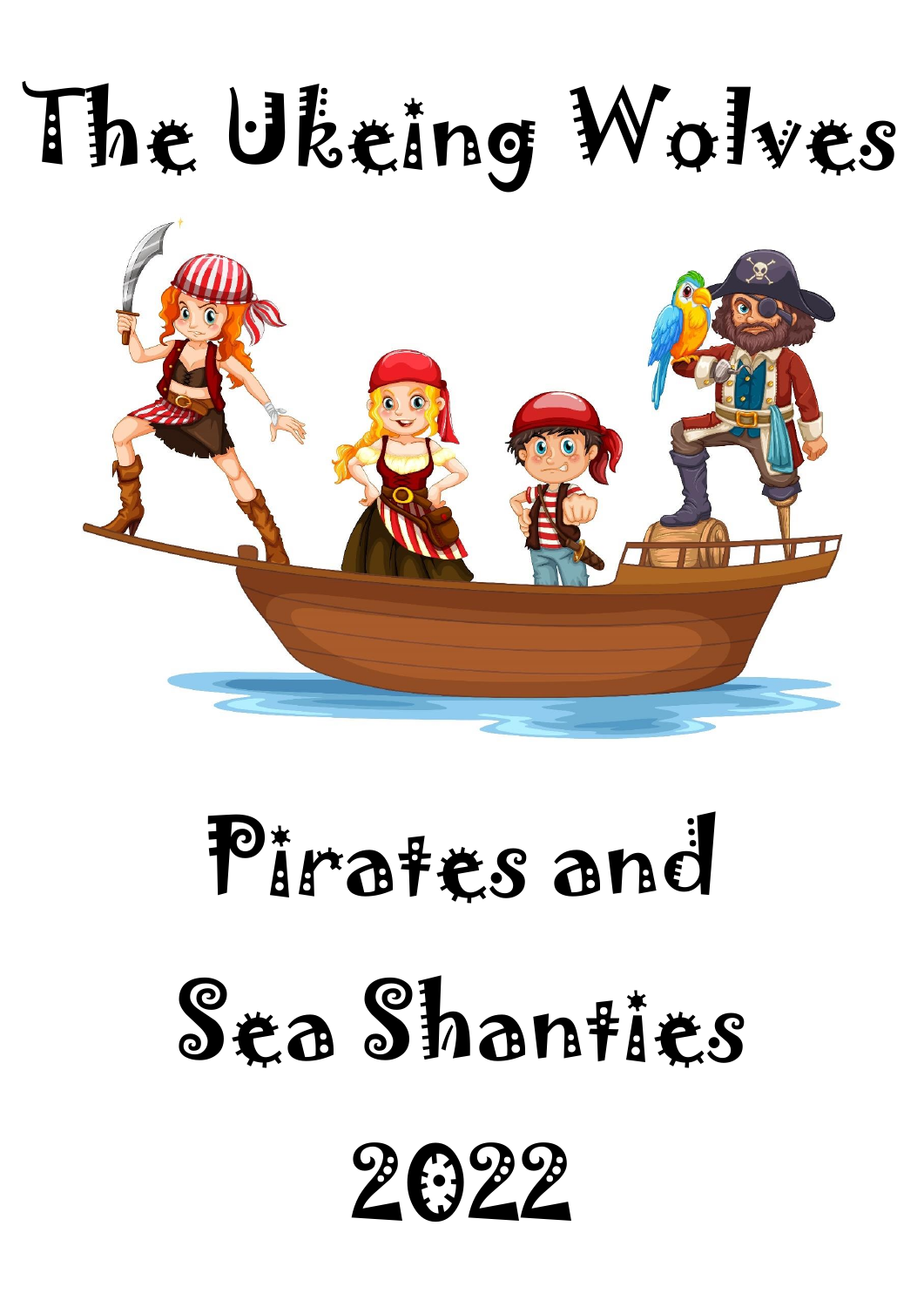# **ALPHABETICAL CONTENTS**

**10000 Miles Away 15**

**A Drop of Nelson's Blood 8**

**Botany Bay 1**

**Drunken Sailor 9**

**Fisherman's Blues 10**

**John Kanakaknaka 2**

**Octopus's Garden 11**

**Roll Alabama 12**

**Sea Cruise 13**

**Sloop John B 14**

**South Australia 4**

**The Leaving of Liverpool 5**

**The Mingulay Boat Song 3**

**Wellerman 6**

**When the Boat Comes in 7**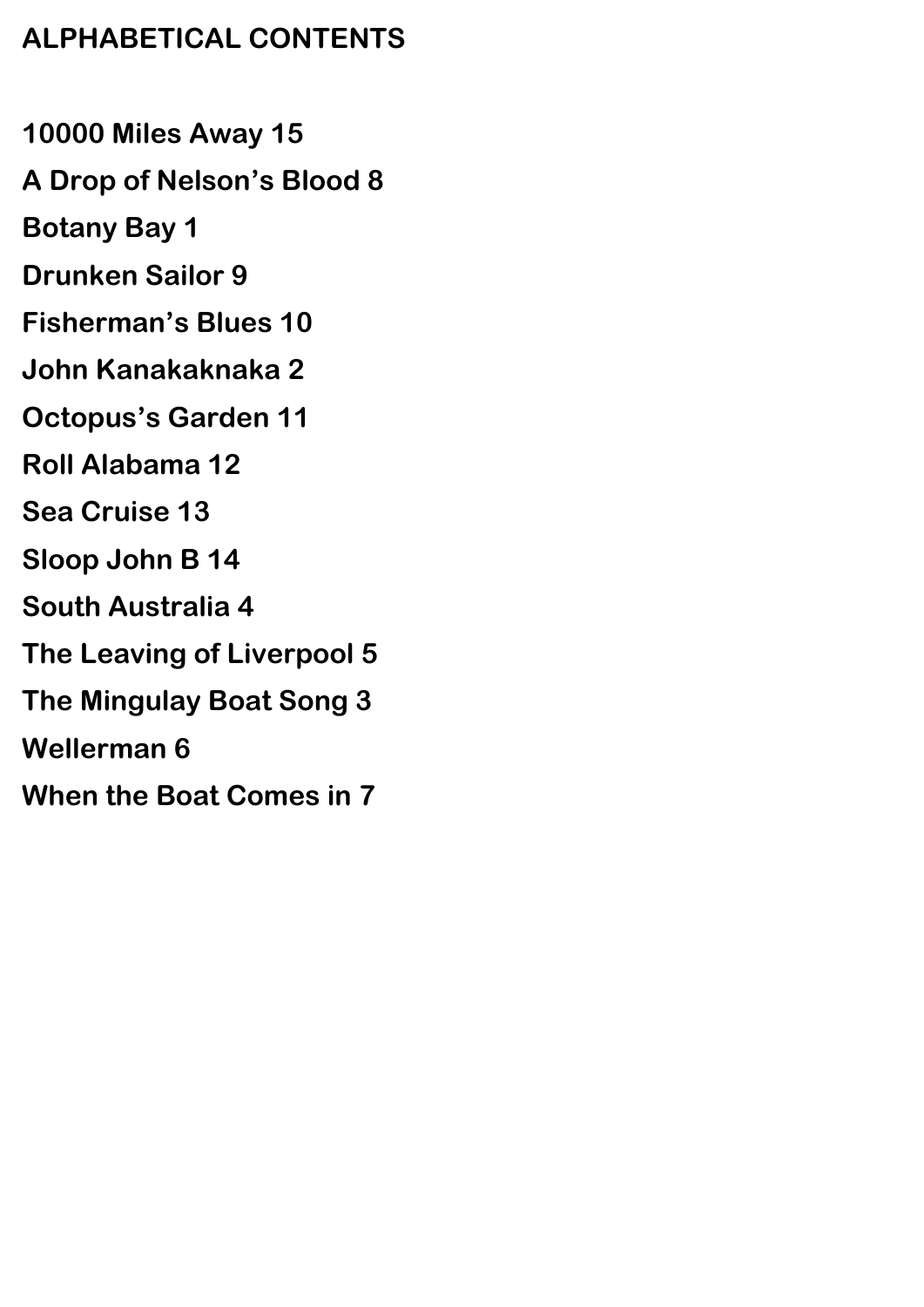**1.Botany Bay Wolverhampton Ukulele Band 2022**

# **INTRODUCTION: INSTRUMENTAL CHORUS**

**[C] Farewell to old [G7] England for-[C]ever. Farewell to my [F] rum culls as [C] well Farewell to the [F] well-known Old [C] Bailey [Am] Where I [C] used for to [G7] cut such a [C] swell**

**CHORUS: [C] Singing Tooral ay [G7] ooral ay [C] addity Singing Tooral ay [F] ooral [C] ay Singing Tooral ay [G7] ooral ay [C] addity [Am] And we're [C] bound for [G7] Botany [C] Bay**

**There's the captain as [G7] is our com-[C]mander. There's the bosun and [F] all the ship's [C] crew There's the first and the [F] second class [C] passengers [Am] Knows [C] what we poor [G7] convicts go [C] through**

# **CHORUS**

**Tain't leaving old [G7] England we [C] cares about Tain't cos we mis-[F]spells what we [C] knows But because all we [F] light fingered [C] gentry [Am] Hops a-[C]round with a [G7] log on our [C] toes**

# **CHORUS**

**These seven long [G7] years I've been [C] serving now And seven long [F] more have to [C] stay All for [F] bashing a bloke down our [C] alley, yay [Am] And [C] taking his [G7] ticker a-[C]way**

# **CHORUS**

**Oh had I the [G7] wings of a [C] turtle dove I'd soar on my [F]pinions so [C] high Slap bang to the [F] arms of my [C] Polly love [Am] And [C] in her sweet [G7] presence I'd [C] die**

# **CHORUS**

**Now all my young [G7] Dookies and [C] Dutchesses Take warning from [F] what I've to [C] say Mind all is your [F] own as you [C] toucheses[Am] Or you'll [C] find us in [G7] Botany[C] Bay**

 **Singing Tooral ay [G7] ooral ay [C] addity Singing Tooral ay [F] ooral [C] ay Singing Tooral ay [G7] ooral ay [C] addity [Am] [SLOWLY] And we're [C] bound for [G7] Botany [C] Bay Ack:Bridgnorth Ukulele Band 2016**





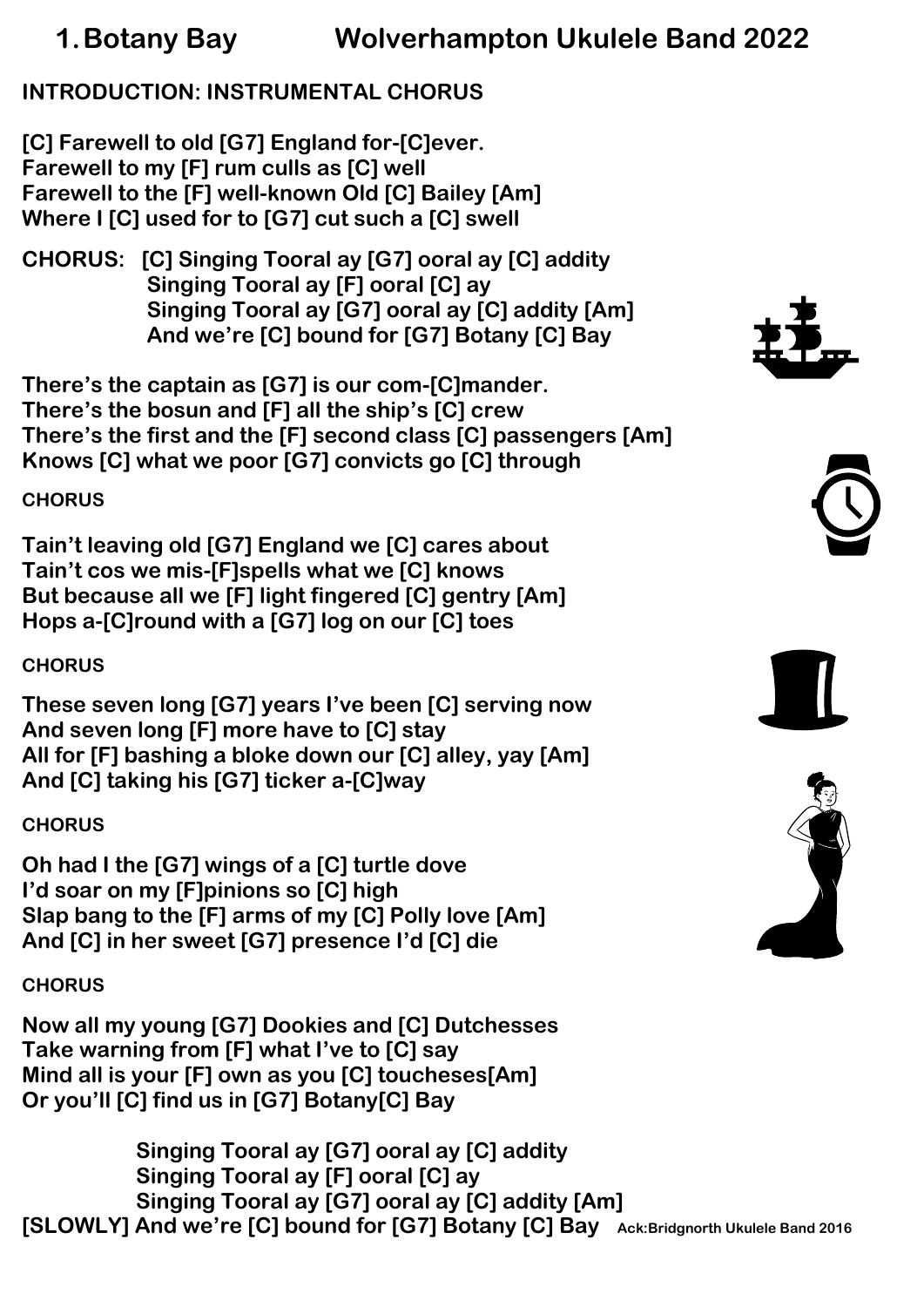# **2, John Kanakanaka Wolverhampton Ukulele Band 2022**



**I [C] thought I heard the [F] Old Man [C] say, John Kanakanaka [G7] tulai-[C]ay Today, today is a [F] holi-[C]day, John Kanakanaka [G7] tulai-[C]ay [C/] Tulai-ay, ooooh [F/] tulai-[C/]ay, John Kanakanaka [G7] tulai-[C]ay**

**I [C] thought I heard the [F] bosun [C] say, John Kanakanaka [G7] tulai-[C]ay There's work tomorrow but [F] not to-[C]day, John Kanakanaka [G7] tulai-[C]ay [C/] Tulai-ay, ooooh [F/] tulai-[C/]ay, John Kanakanaka [G7] tulai-[C]ay**

**The bosun says 'Be-[F]fore I'm [C] through, John Kanakanaka [G7] tulai-[C]ay You'll curse your mother for [F] having [C]you', John Kanakanaka [G7] tulai-[C]ay [C/] Tulai-ay, ooooh [F/] tulai-[C/]ay, John Kanakanaka [G7] tulai-[C]ay**

**There's rotten meat and [F] weevily [C]bread, John Kanakanaka [G7] tulai-[C]ay Two months out you'll [F] wish you're [C] dead, John Kanakanaka [G7] tulai-[C]ay [C/] Tulai-ay, ooooh [F/] tulai-[C/]ay,, John Kanakanaka [G7] tulai-[C]ay**

**She would not steer 'n she [F]would not [C]stay,John Kanakanaka [G7]tulai-[C]ay She shipped the water both [F]night and [C]day, John Kanakanaka [G7]tulai-[C]ay [C/] Tulai-ay, ooooh [F/] tulai-[C/]ay, John Kanakanaka [G7] tulai-[C]ay**

**We're all Liverpool [F] born and [C] bred, John Kanakanaka [G7] tulai-[C]ay Strong in the arm but [F] thick in the [C] head, John Kanakanaka [G7]tulai-[C]ay [C/] Tulai-ay, ooooh [F/] tulai-[C/]ay, John Kanakanaka [G7] tulai-[C]ay**

**We're bound away for [F] 'Frisco [C] Bay, John Kanakanaka [G7] tulai-[C]ay We're bound away at the [F] break of [C] day, John Kanakanaka [G7] tulai-[C]ay [C/] Tulai-ay, ooooh [F/] tulai-[C/]ay, John Kanakanaka [G7] tulai-[C]ay**  $\mathbf{H}$ 

**My dear old mum she [F] wrote to [C] me, John Kanakanaka [G7] tulai-[C]ay Oh son, my son come [F] home from [C] sea, John Kanakanaka [G7] tulai-[C]ay [C/] Tulai-ay, ooooh [F/] tulai-[C/]ay,, John Kanakanaka [G7] tulai-[C]ay**

**Oh, haul away, Oh [F] haul a-[C]way, John Kanakanaka [G7] tulai-[C]ay Oh, haul away and [F] make your [C] pay, John Kanakanaka [G7] tulai-[C]ay [C/] Tulai-ay, ooooh [F/] tulai-[C/]ay, John Kanakanaka [G7] tulai-[C]ay**

**It's one more pull and [F] that will [C] do, John Kanakanaka [G7] tulai-[C]ay Oh we're the bullies to [F] pull her [C]through, John Kanakanaka [G7]tulai-[C]ay [C/] Tulai-ay, ooooh [F/] tulai-[C/]ay, (SLOWLY) [C] Tulai-ay, oh [F] tulai-[C]ay, John Kanakanaka [G7] tulai-[C]ay Ack: Bridgnorth Ukulele Band 2016**

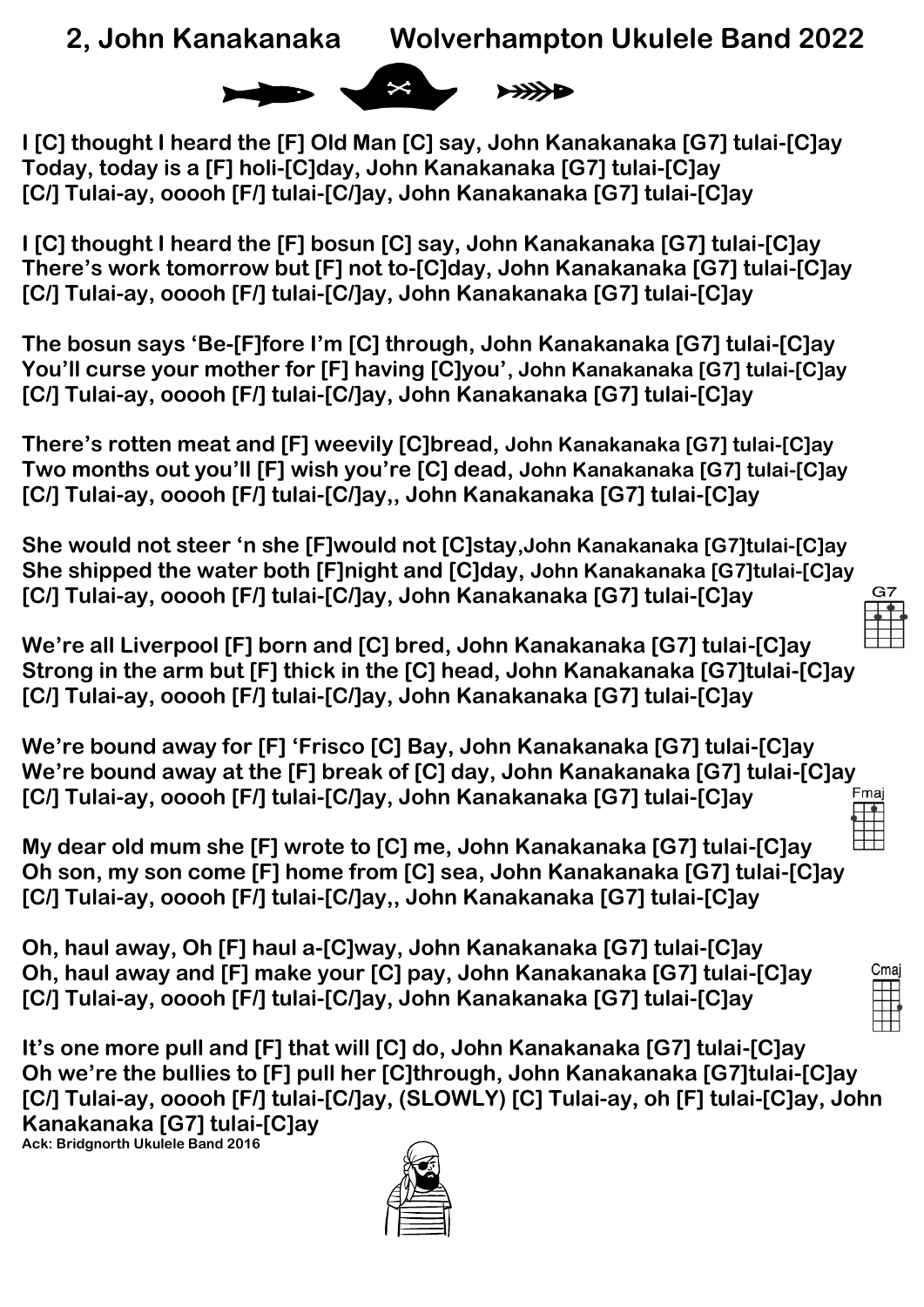# **3.The Mingulay Boat Song Wolverhampton Ukulele Band 2022**

### **INTRO: [F]**

**CHORUS: [TACET] Heel y'[F] ho boys, let her go, boys Bring her [C] head round into the [Bb] wea-[F]ther [F] Heel y'ho boys, let her go boys Sailing [C] homeward to Mingu-[F] lay**

**[TACET] What care [F] we though, white the Minch is What care [C] we for wind and [Bb] wea-[F]ther? Let her go, boys, every inch is Sailing [C] homeward to Mingu-[F]lay**

**CHORUS: [TACET] Heel y'[F] ho boys, let her go, boys Bring her [C] head round into the [Bb] wea-[F]ther [F] Heel y'ho boys, let her go boys Sailing [C] homeward to Mingu-[F] lay**

**[TACET] Wives are [F] waiting on the bank, boys, Looking [C] seaward from the [Bb] hea-[F]ther Pull her 'round, boys, and we'll anchor 'Ere the [C] sun sets at Mingu-[F]lay**

**CHORUS: [TACET] Heel y'[F] ho boys, let her go, boys, Bring her [C] head round into the [Bb] wea-[F]ther [F] Heel y'ho boys, let her go boys Sailing [C] homeward to Mingu-[F] lay**

**[TACET] Ships re-[F]turning, heavy laden, Mothers [C] holding bairns a-[Bb]cry[F]ing We'll return, boys, when the sun sets We'll re-[C]turn home to Mingu-[F]lay!**

**CHORUS: [TACET] Heel y'[F] ho boys, let her go, boys, Bring her [C] head round into the [Bb] wea-[F]ther [F] Heel y'ho boys, let her go boys Sailing [C] homeward to Mingu-[F] lay**

**REPEAT LAST LINE SLOWLY: Sailing [C] homeward to Mingu-[F]lay.**





| a |  |  |  |  |
|---|--|--|--|--|
|   |  |  |  |  |
|   |  |  |  |  |
|   |  |  |  |  |
|   |  |  |  |  |



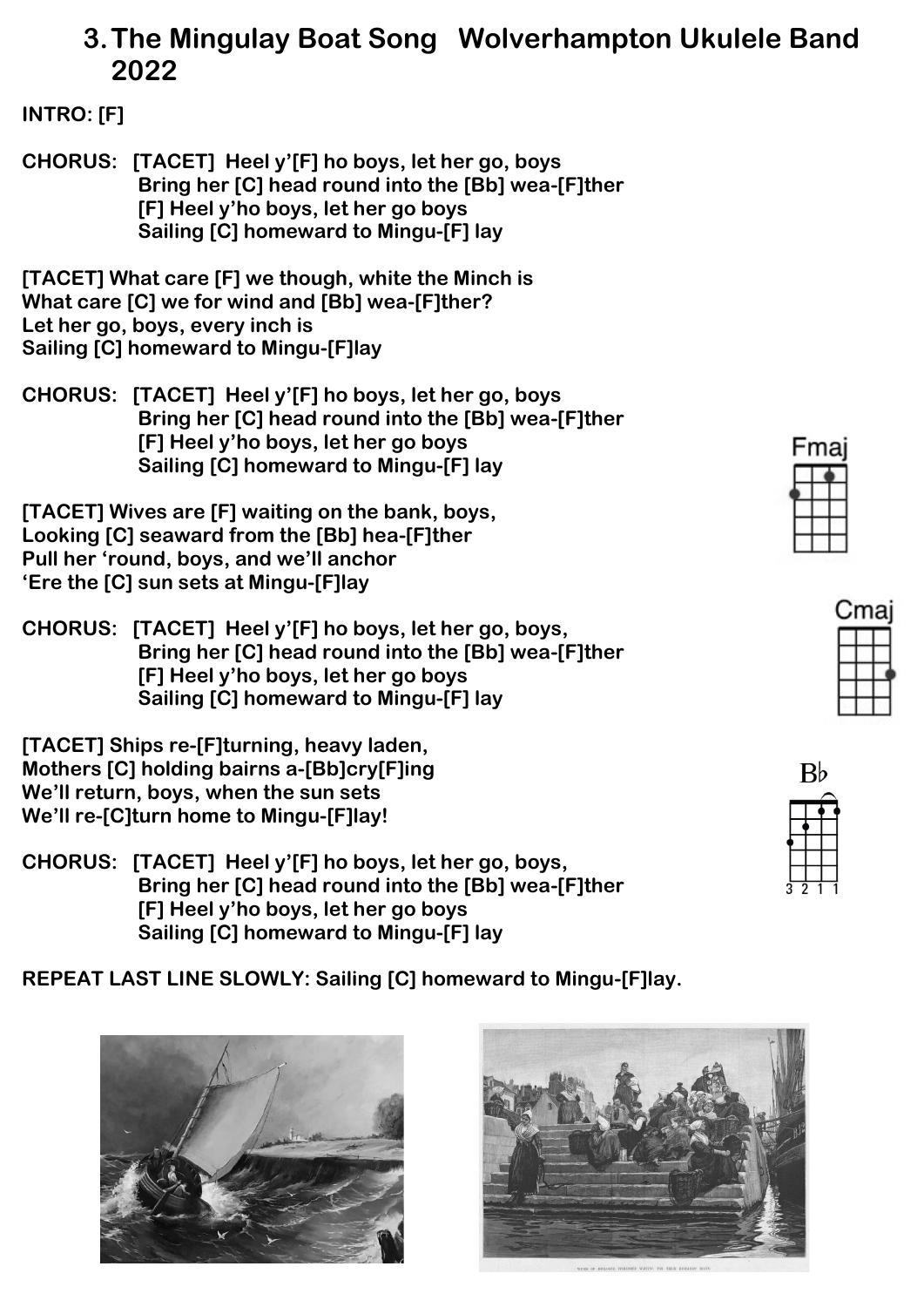# **4.South Australia Wolverhampton Ukulele Band 2022**

**In [C] South Australia [F] I was [C] born, [F] heave a-[C]way, [F] haul a-[C]way In South Australia [G7] round Cape [C] Horn, We're bound for South Aus-[G7]tra[C]lia [C]Haul away you [F] rolling [C] kings, [F] heave a-[C]way, [F] haul a-[C]way Haul away, you'll [F] hear me [C] sing, we're bound for South Aus-[G7]tra-[C]lia**

**As I walked out one [F] morning [C] fair [F] heave a-[C]way, [F] haul a-[C]way 'Twas there I met Miss [G7] Nancy [C] Blair, We're bound for South Aus-[G7]tra-[C]lia**

**[C]Haul away you [F] rolling [C] kings, [F] heave a-[C]way, [F] haul a-[C]way Haul away, you'll [F] hear me [C] sing, we're bound for South Aus-[G7]tra-[C]lia**

**I shook her up and I [F] shook her [C] down, [F] heave a-[C]way, [F] haul a-[C]way I shook her round and [G7]round the [C]town, We're bound for South Aus-[G7]tra-[C]lia [C]Haul away you [F] rolling [C] kings, [F] heave a-[C]way, [F] haul a-[C]way Haul away, you'll [F] hear me [C] sing, we're bound for South Aus-[G7]tra-[C]lia**

**I run her all night and I [F] run her all [C] day [F] heave a-[C]way, [F] haul a-[C]way And I run her until we [G7] sailed a-[C]way, We're bound for South Aus-[G7]tra-[C]lia [C]Haul away you [F] rolling [C] kings, [F] heave a-[C]way, [F] haul a-[C]way Haul away, you'll [F] hear me [C] sing, we're bound for South Aus-[G7]tra-[C]lia**

**There's just one thing [F] on my [C] mind, [F] heave a-[C]way, [F] haul a-[C]way To leave Miss Nancy [G7] Blair be-[C]hind, We're bound for South Aus-[G7]tra-[C]lia [C]Haul away you [F] rolling [C] kings, [F] heave a-[C]way, [F] haul a-[C]way Haul away, you'll [F] hear me [C] sing, we're bound for South Aus-[G7]tra-[C]lia**

**And as we wallop a-[F]round Cape Horn, [F] heave a-[C]way, [F] haul a-[C]way You'll wish to God you'd [G7]never been [C]born We're bound for South Aus-[G7]tra-[C]lia [C]Haul away you [F] rolling [C] kings, [F] heave a-[C]way, [F] haul a-[C]way Haul away, you'll [F] hear me [C] sing, we're bound for South Aus-[G7]tra-[C]lia**

**In South Australia my [F] native [C] land, [F] heave a-[C]way, [F] haul a-[C]way Full of rocks and thieves and [G7] fleas and [C] sand We're bound for South Aus-[G7]tra-[C]lia [C]Haul away you [F] rolling [C] kings, [F] heave a-[C]way, [F] haul a-[C]way Haul away, you'll [F] hear me [C] sing, we're bound for Aus-[G7]tra-[C]lia**

**I wish I was on Aus-[F]tralia's [C] strand, [F] heave a-[C]way, [F] haul a-[C]way With a bottle of whiskey [G7] in my [C] hand, We're bound for South Aus-[G7]tra-[C]lia [C]Haul away you [F] rolling [C] kings, [F] heave a-[C]way, [F] haul a-[C]way Haul away, you'll [F] hear me [C] sing, SLOW: We're bound for South Aus-[G7]tra-[C]lia** Ack: Bridgnorth Ukulele Band 2012







| а |  |  |
|---|--|--|
|   |  |  |
|   |  |  |
|   |  |  |
|   |  |  |
|   |  |  |



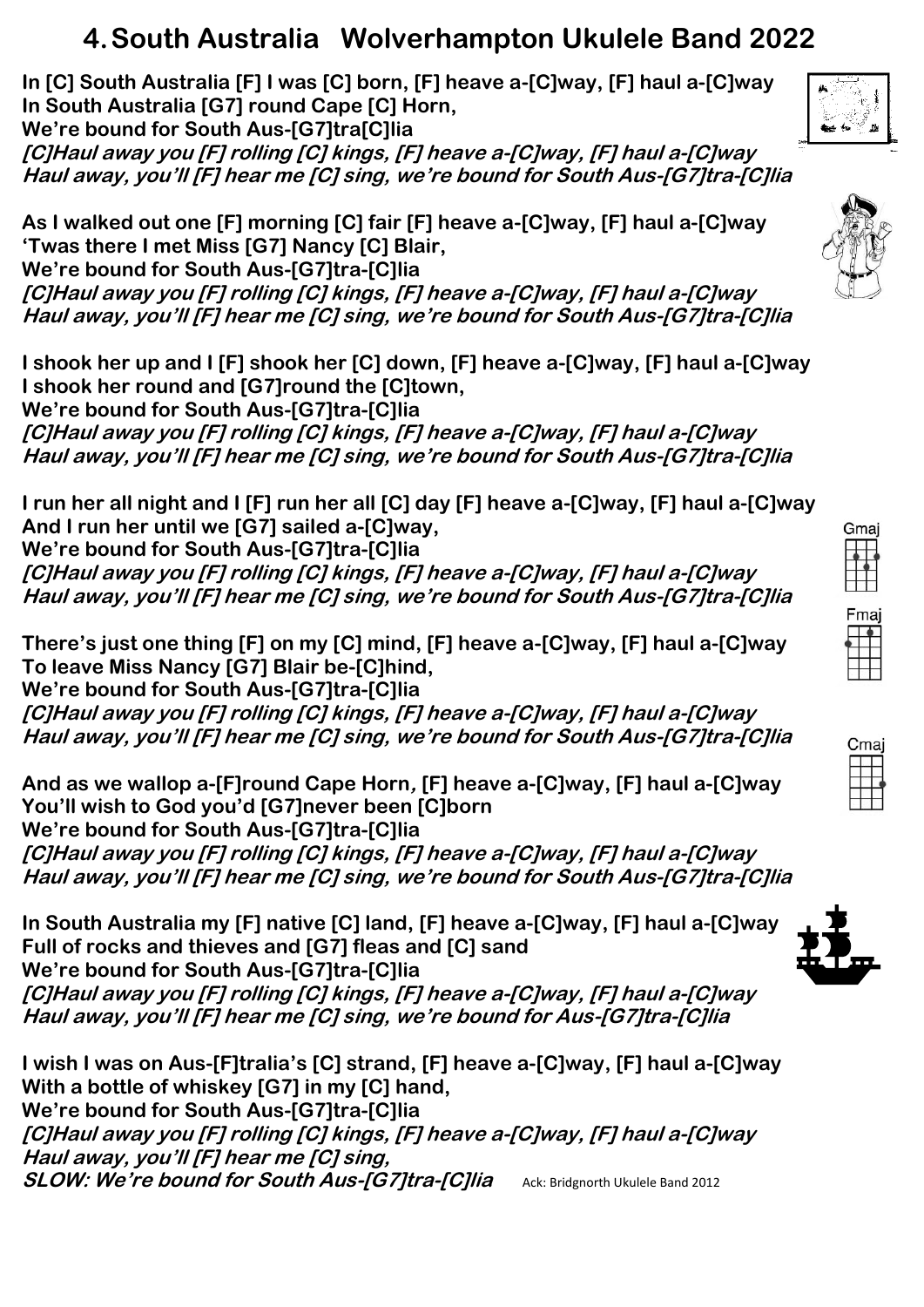# **5.The Leaving of Liverpool Wolverhampton Ukulele Band**

**Intro: Last 2 lines of verse I am [C] bound for Cali-[F]forn -i [C]ay And I know that I'll re-[G]turn some [C] day.**

**[C] Fare thee well to you, my [F] own true [C] love I am going far, far a-[G]way I am [C] bound for Cali-[F]forn -i -C]ay And I know that I'll re-[G]turn some [C] day.**

**CHORUS: So [G] fare thee well, my [F] own true [C] love For when I return, united we will [G] be It's not the [C] leaving of Liverpool that [F] grieves [C] me But my darling when I [G] think of [C] thee**

**I have shipped on a Yankee [F] sailing [C] ship Davy Crockett is her [G] name And her [C] Captain's name was [F] Bur-[C]gess And they say that she's a [G] floating [C] hell**

**CHORUS: So [G] fare thee well, my [F] own true [C] love For when I return, united we will [G] be It's not the [C] leaving of Liverpool that [F] grieves [C] me But my darling when I [G] think of [C] thee**

**Oh the sun is on the [F] harbour, [C] love And I wish that I could re-[G]main For I [C] know tht it will be a [F] long, long [C] time Before I [G] see you a-[C]ain**

**CHORUS: So [G] fare thee well, my [F] own true [C] love For when I return, united we will [G] be It's not the [C] leaving of Liverpool that [F] grieves [C] me But my darling when I [G] think of [C] thee**

 **So [G] fare thee well, my [F] own true [C] love For when I return, united we will [G] be It's not the [C] leaving of Liverpool that [F] grieves [C] me SLOWLY But my darling when I [G] think of [C] thee**





Ack: Bridgnorth Ukulele Band 2012







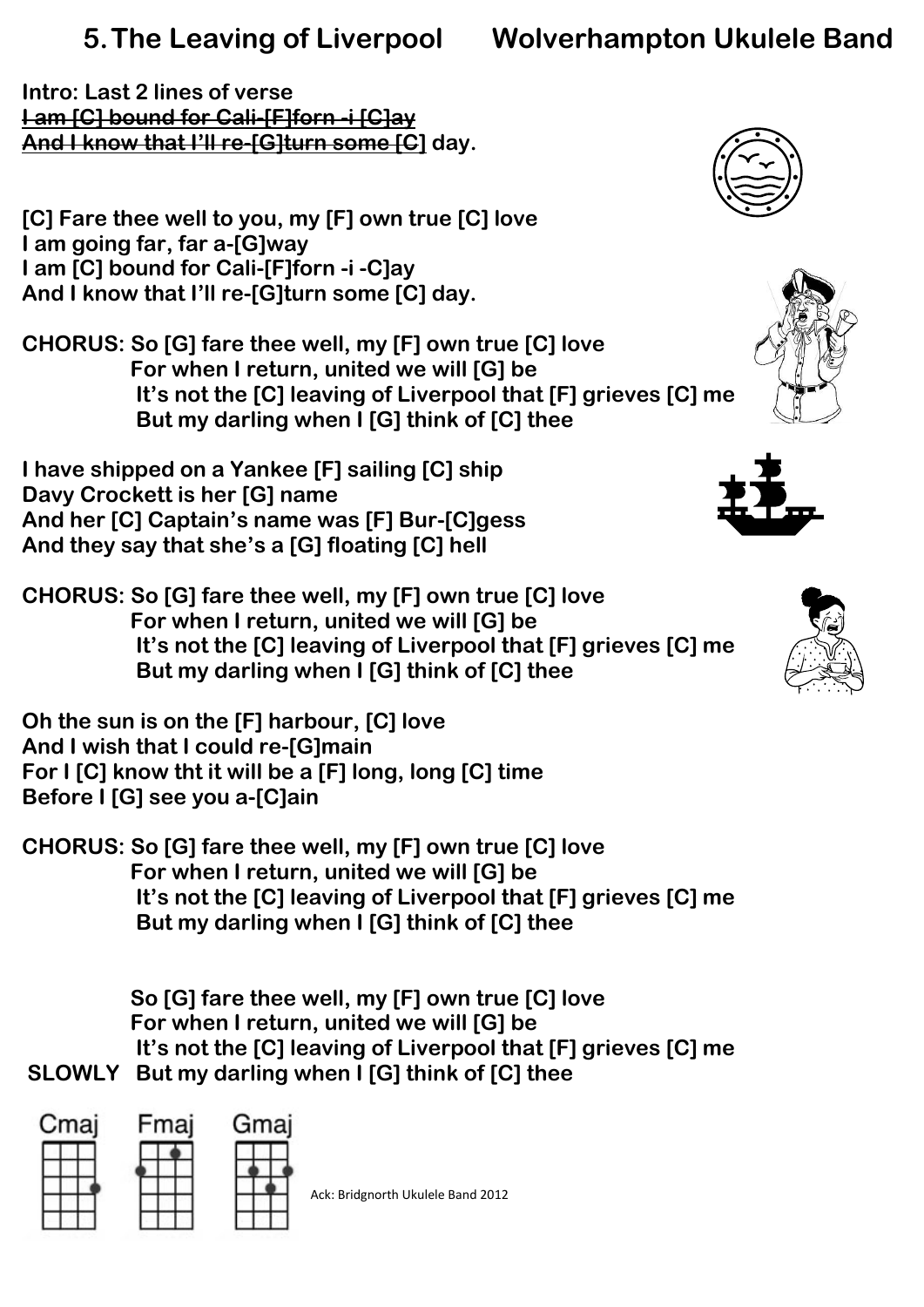**6.Wellerman Wolverhampton Ukulele Band 2022 [Am] TO START**

**[Am] Once there was a ship that put to sea The [Dm] name of the ship was the [Am] Billy of Tea The [Am] winds blew up, her bow dipped down, Oh [E7] blow, my bully boys, [Am] blow Huh**

**CHORUS: [F] Soon may the [C] Wellerman come, To [Dm] bring us sugar and [Am] tea and rum [F] One day, when [C] tonguin' is done, We'll [E7] take that whale in [Am] tow Huh** 

**[Am] She'd not been two weeks from shore When [Dm] down on her a [Am] right whale bore The [Am] captain called all hands and swore He'd [E7] take that whale in [Am] tow Huh**

**CHORUS**

**[Am] Before the boat had hit the water, The [Dm] wha-le's tail came [Am] up and caught her All [Am] hands to the side, harpooned and fought her, [E7] When she dived down [Am] low**

#### **CHORUS**

**[Am] No line was cut, no whale was freed The [Dm] captain's mind was [Am] not of greed And [Am] he belonged to the whaleman's creed She [E7] took that ship in [Am] tow Huh**

#### **CHORUS**

**For [Am] forty days and even more The [Dm] line went slack, then [Am] tight once more, All [Am] boats were lost there were only four But [E7' still that whale did [Am] go Huh**

#### **CHORUS**

**As [Am] far as I've heard, the fight's still on The [Dm] line's not cut and the [Am] whale's not gone The [Am] Wellerman makes his regular call To [Dm] encourage the captain, [Am] crew and all**

**NORMAL CHORUS**

 **FINAL CHORUS: [F/] Soon may the [C/] Wellerman come, To [Dm/] bring us sugar and [Am/] tea and rum [F/] One day, when [C/] tonguin' is done, We'll [E7/] take that [E7/] whale in [Am/] tow Huh**



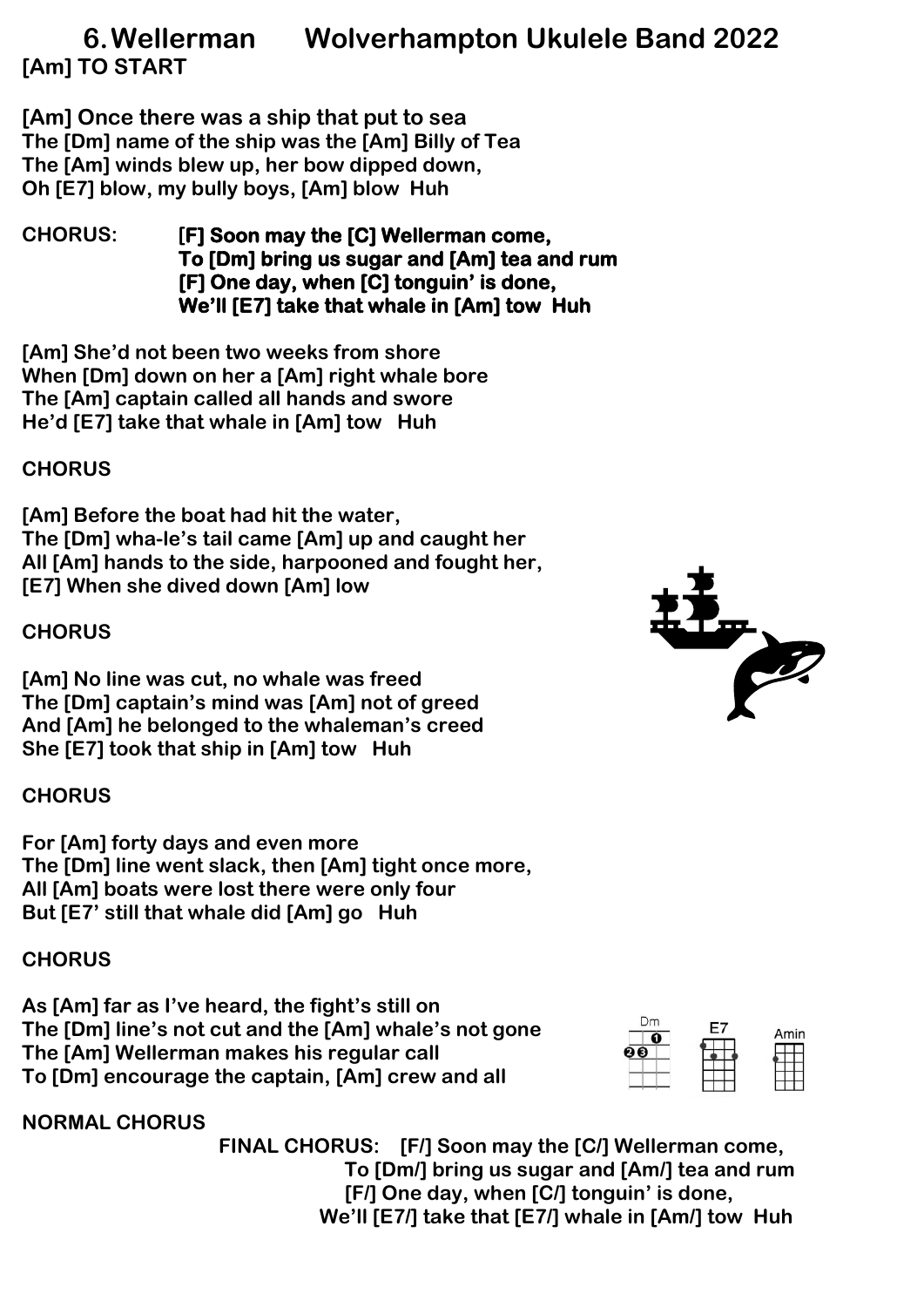# **7.When the Boat Comes In Wolverhampton Ukulele Band 2022**

- **SOLO [C] You will have a fishy [G] on a little dishy [C] You will have a fishy [F] when the [G] boat comes [C] in**
- **ALL [C] You will have a fishy [G] on a little dishy [C] You will have a fishy [F] when the[G] boat comes [C] in**

**CHORUS (SOLO) [C] Dance to your daddy, [G] sing to your mammy [C] Dance to your daddy,[F] my [G] bonnie [C] lad.**

- **(ALL) [C] Dance to your daddy, [G] sing to your mammy [C] Dance to your daddy,[F] my [G] bonnie [C] lad.**
- **(SOLO) [C] You will have a fish, [G] you will have a fin [C] You will have a mackerel [F] when the [G] boat comes [C] in**
- **(ALL) [C] You will have a fish, [G] you will have a fin [C] You will have a mackerel [F] when the [G] boat comes [C] in**
- **CHORUS (SOLO) [C] Dance to your daddy, [G] sing to your mammy [C] Dance to your daddy,[F] my [G] bonnie [C] lad.**
	- **(ALL) [C] Dance to your daddy, [G] sing to your mammy [C] Dance to your daddy,[F] my [G] bonnie [C] lad.**
- **(SOLO) [C] When you are a lad, [G] fit to take a wife [C] You shall have a lassie, [F] love her [G] all your [C] life**
- **(ALL) [C] When you are a lad, [G] fit to take a wife [C] You shall have a lassie, [F] love her [G] all your [C] life**
- **CHORUS (SOLO) [C] Dance to your daddy, [G] sing to your mammy [C] Dance to your daddy,[F] my [G] bonnie [C] lad.**
	- **(ALL) [C] Dance to your daddy, [G] sing to your mammy [C] Dance to your daddy,[F] my [G] bonnie [C] lad.**
- **(SOLO) [C] She will be a lassie, [G] you will be a lad [C] You will have a fam'ly, [F] love them [G] all you [C] can**
- **(ALL) [C] She will be a lassie, [G] you will be a lad [C] You will have a fam'ly, [F] love them [G] all you [C] can**

**CHORUS (SOLO) [C] Dance to your daddy, [G] sing to your mammy [C] Dance to your daddy,[F] my [G] bonnie [C] lad.**

- **(ALL) [C] Dance to your daddy, [G] sing to your mammy [C] Dance to your daddy,[F] my [G] bonnie [C] lad.**
- **(SOLO) [C] Dance to your daddy, [G] sing to your mammy [C] Dance to your daddy,[F] my [G] bonnie [C] lad. (ALL) [C] Dance to your daddy, [G] sing to your mammy [C] Dance to your daddy,[F] my [G] bonnie [C] lad.**







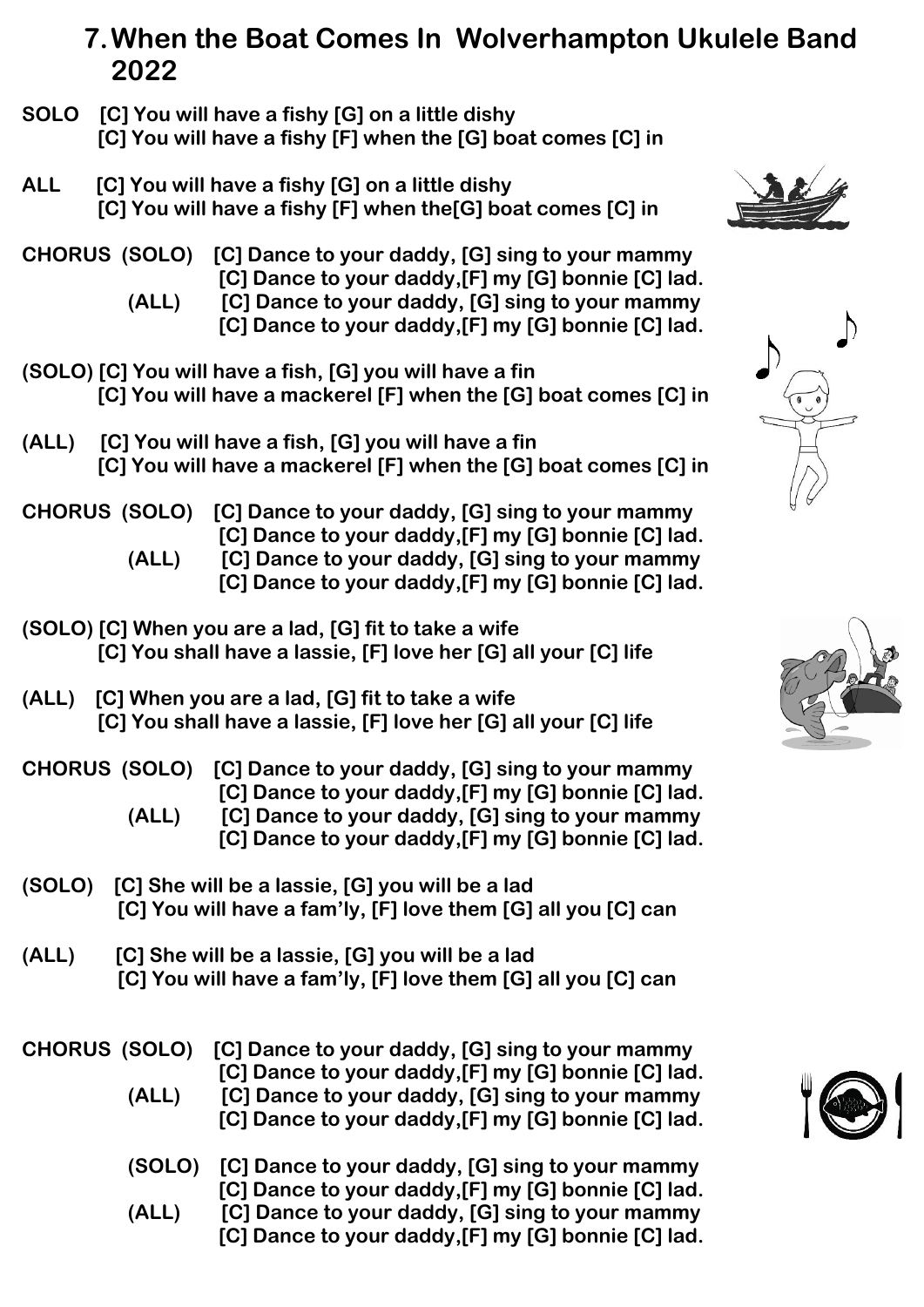# **8.A Drop of Nelson's Blood Wolverhampton Ukulele Band**

# **Intro:Rolling [Dm]s**

**A [Dm] drop of Nelson's blood wouldn't do us any harm A [C] drop of Nelson's blood wouldn't do us any harm A [Dm] drop of Nelson's blood wouldn't do us any harm And we'll [C] all hang on be[Dm]hind**

**Chorus: So we'll [Dm] roll the old chariot along And we'll [C] roll the old chariot along So we'll [Dm] roll the old chariot along And we'll [C] all hang on be[Dm]hind**

**A [Dm] plate of peas and faggots wouldn't do us any harm A [C] plate of peas and faggots wouldn't do us any harm A [Dm] plate of peas and faggots wouldn't do us any harm And we'll [C] all hang on be[Dm]hind**

# **CHORUS**

**A [Dm] nice fat cook wouldn't do us any harm A [C] nice fat cook wouldn't do us any harm A [Dm] nice fat cook wouldn't do us any harm And we'll [C] all hang on be[Dm]hind**

# **CHORUS**

**A [Dm] roll in the clover wouldn't do us any harm A [C] roll in the clover wouldn't do us any harm A [Dm] roll in the clover wouldn't do us any harm And we'll [C] all hang on be[Dm]hind**

# **CHORUS**

**A [Dm] round on the house wouldn't do us any harm A [C] round on the house wouldn't do us any harm A [Dm] round on the house wouldn't do us any harm And we'll [C] all hang on be[Dm]hind**

**CHORUS X2 LASTLINE SLOWLY** 



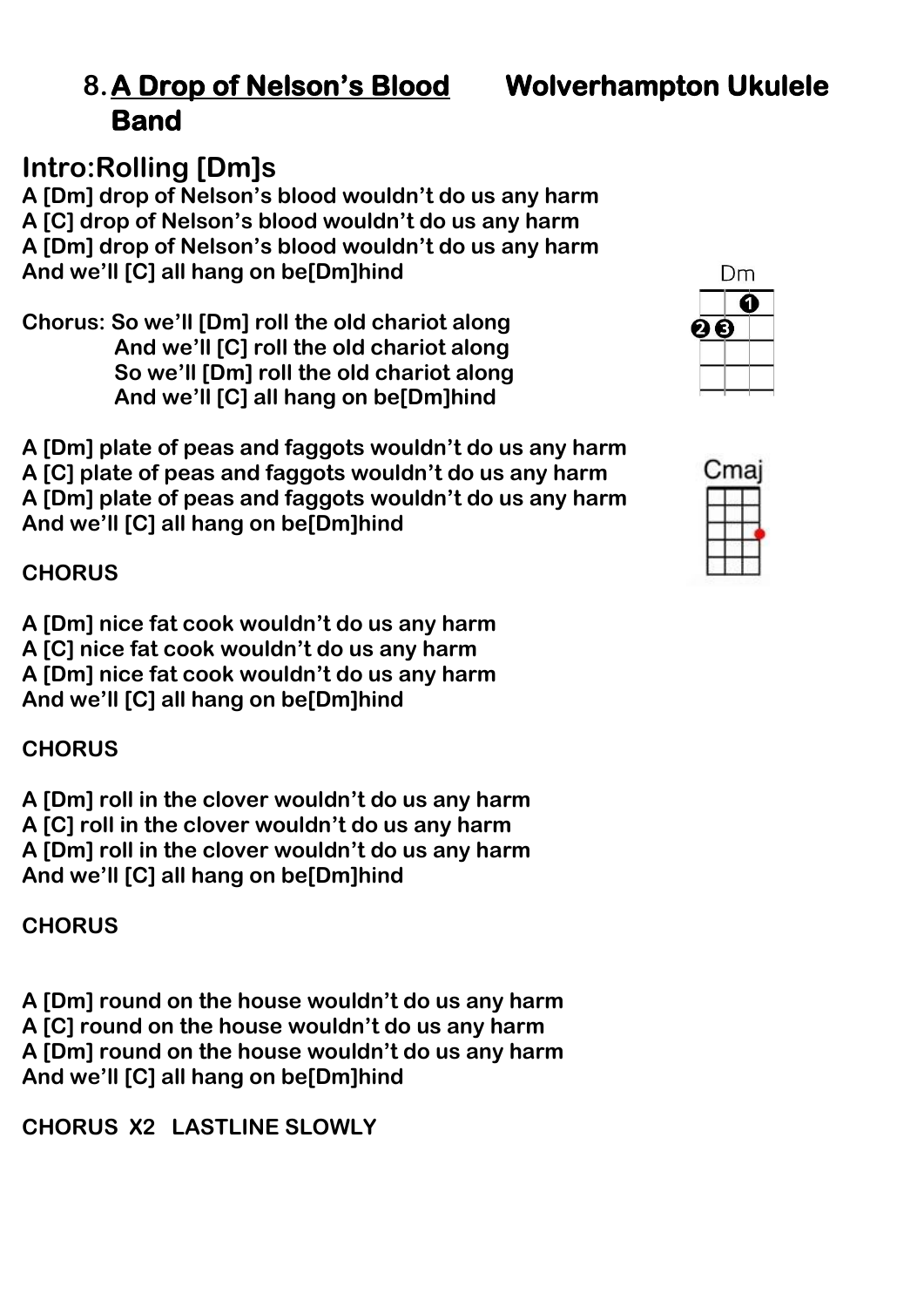# **9.Drunken Sailor Wolverhampton Ukulele Band Jan 22**

**[Dm] What shall we do with a drunken sailor? [C] What shall we do with a drunken sailor? [Dm] What shall we do with a drunken sailor? [C] Ear-lye in the [Dm] morning?**

> **CHORUS [Dm] Way-hey an' up she rises [STOP] [C] Way-hey an' up she rises [STOP] [Dm] Way-hey an' up she rises [C] Ear-lye in the [Dm] morning**

**[Dm] Put him in the longboat 'till he's sober [C] Put him in the longboat 'till he's sober [Dm] Put him in the longboat 'till he's sober [C] Ear-lye in the [Dm] morning**

#### **CHORUS**

**[Dm] Keep him there and make him bail'er [C] Keep him there and make him bail'er [Dm] Keep him there and make him bail'er [C] Ear-lye in the [Dm] morning**

#### **CHORUS**

**[Dm] Give him a dose of salt and water [C] Give him a dose of salt and water [Dm] Give him a dose of salt and water [C] Ear-lye in the [Dm] morning**

#### **CHORUS**

**[Dm] Shave his belly with a rusty razor [C] Shave his belly with a rusty razor [Dm] Shave his belly with a rusty razor [C] Ear-lye in the [Dm] morning**

#### **CHORUS**

**[Dm] What shall we do with a drunken sailor? [C] What shall we do with a drunken sailor? [Dm] What shall we do with a drunken sailor? [C] Ear-lye in the [Dm] morning?**

**CHORUS X 2 (Slow last line)** 



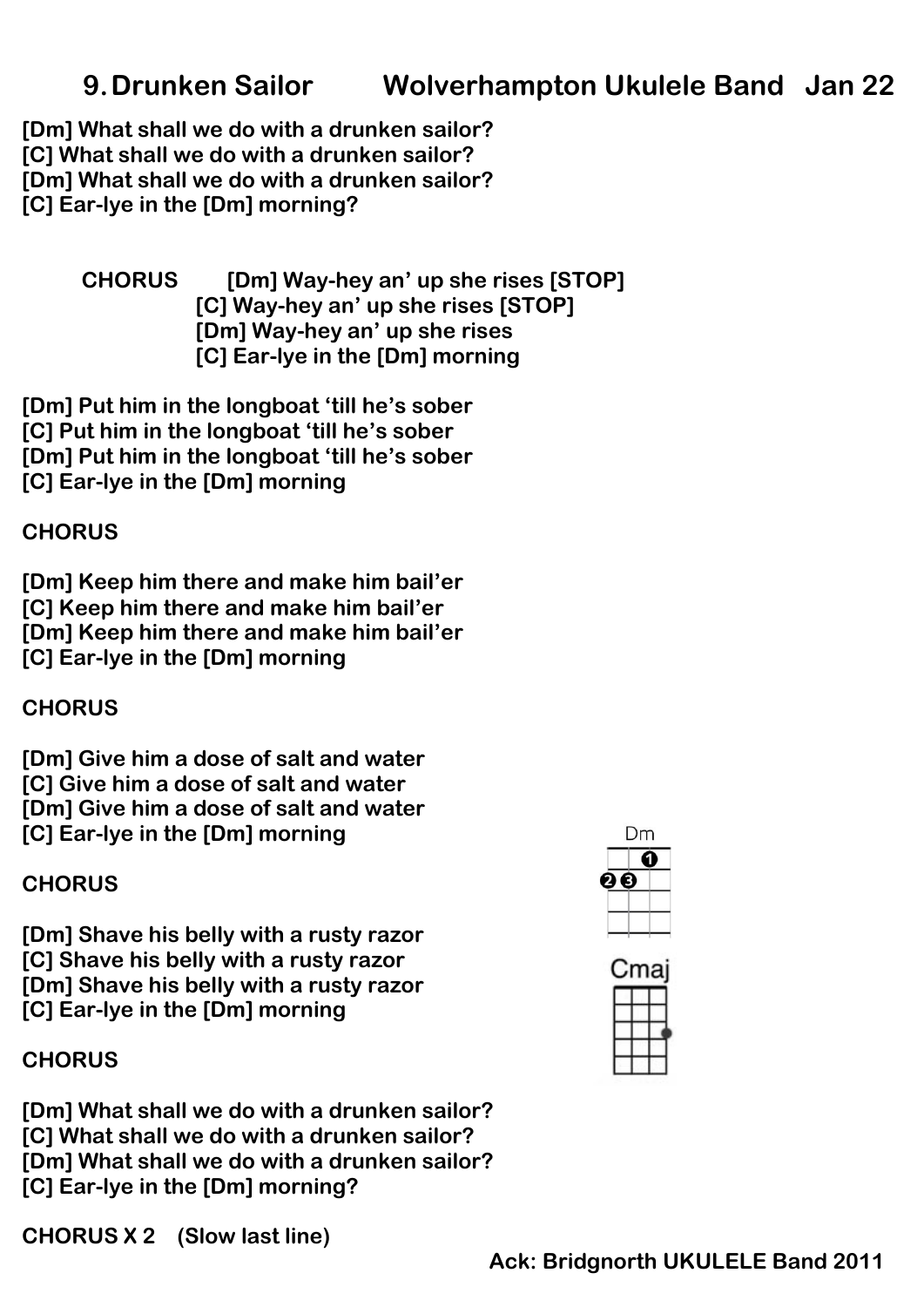# **10. Fisherman's Blues Wolverhampton Ukulele Band**

**From: Richard G's Ukulele Songbook www.scorpex.net/uke.htm** 

**Intro: [G] [F] [Am] [C] [G] [F] [Am] [C]** 

 **I [G] wish I was a fisherman [F] tumbling on the seas [Am] Far away from dry land and its [C] bitter memories [G] Casting out my sweet line with a[F]bandonment and love [Am] No ceiling bearing down on me save the [C] starry sky above** 

**With light in my [G] head…….you in my [F] arms [Am] Wooh [G] [F] [Am] [C]** 

**I [G] wish I was the brakeman on a [F] hurtling fevered train Crashing [Am]headlong into the heartland Like a [C]cannon in the rain** 

**With the [G] beating of the sleepers and the [F] burnin' of the coal [Am] Counting the towns flashing by in a [C] night that's full of soul** 

**With light in my [G] head…….you in my [F] arms [Am] Wooh [G] [F] [Am] [C] [G] [F] [Am] [C]** 

**Oh I [G] know I will be loosened from [F] bonds that hold me fast And the [Am] chains all hung around me [C] will fall away at last And on that [G] fine and fateful day I will [F] take thee in my hands I will [Am] ride on the train I will [C] be the fisherman** 

**With light in my [G] head…you in my [F] arms Woo hoo [Am] ooh [C] With light in my [G] head…you in my [F] arms Woo hoo [Am] ooh [C]** 







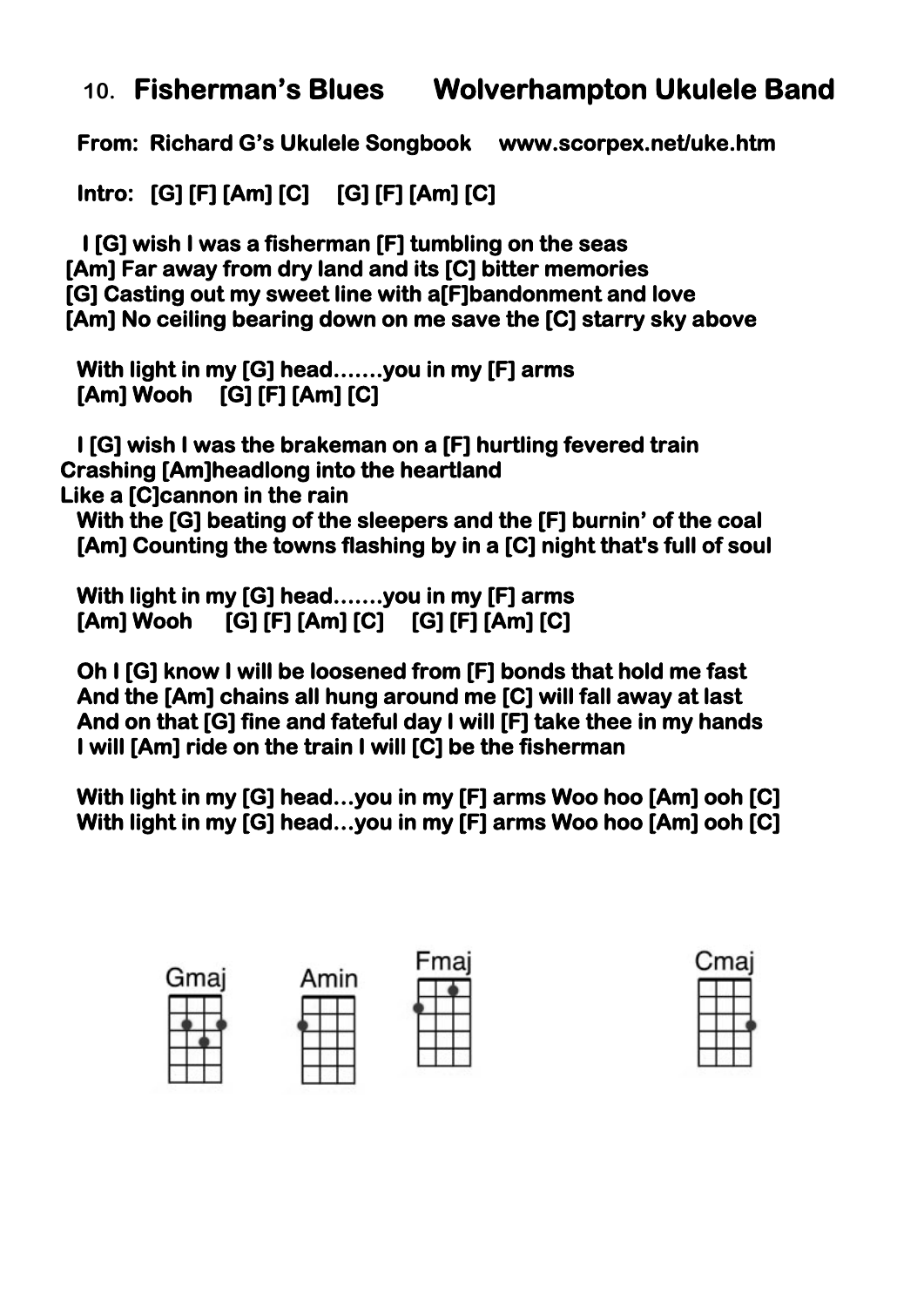# **11. Octopus's Garden Wolverhampton Ukulele Band 2019**

### **INTRO: [C] [Am] [F] [G] First 2 lines**

**[C] I'd like to be [Am] under the sea In an [F] octopus's garden in the [G] shade [C] He'd let us in [Am] knows where we've been In his [F] octopus's garden in the [G] shade [Am] I'd ask my friends to come and see An [F] octopus's [G] garden with me [STOP] [C] I'd like to be [Am] under the sea In an [F] octopus's [G] garden in the [C] shade** 

**[C] We would be warm, [Am] below the storm In our [F] little hideaway beneath the [G] waves [C] Resting our head [Am] on the sea bed In an [F] octopus's garden near a [G] cave [Am] We would sing and dance around [F] Because we know we [G] can't be found [STOP] [C] I'd like to be [Am] under the sea In an [F] octopus's [G] garden in the [C] shade** 

**[C] We would shout [Am] and swim about The [F] coral that lies beneath the [G] waves [C] Oh what joy for [Am] every girl and boy [F] Knowing they're happy and they're [G] safe [STOP] [Am] We would be so happy you and me [F] No one there to tell us what to [G] do** 

**[C] I'd like to be [Am] under the sea In an [F] octopus's [G] garden with [C] you [Am] In an [F] octopus's [G] garden with [C] you [Am] In an [F] octopus's [G] garden with [C] you [G] [C]** 

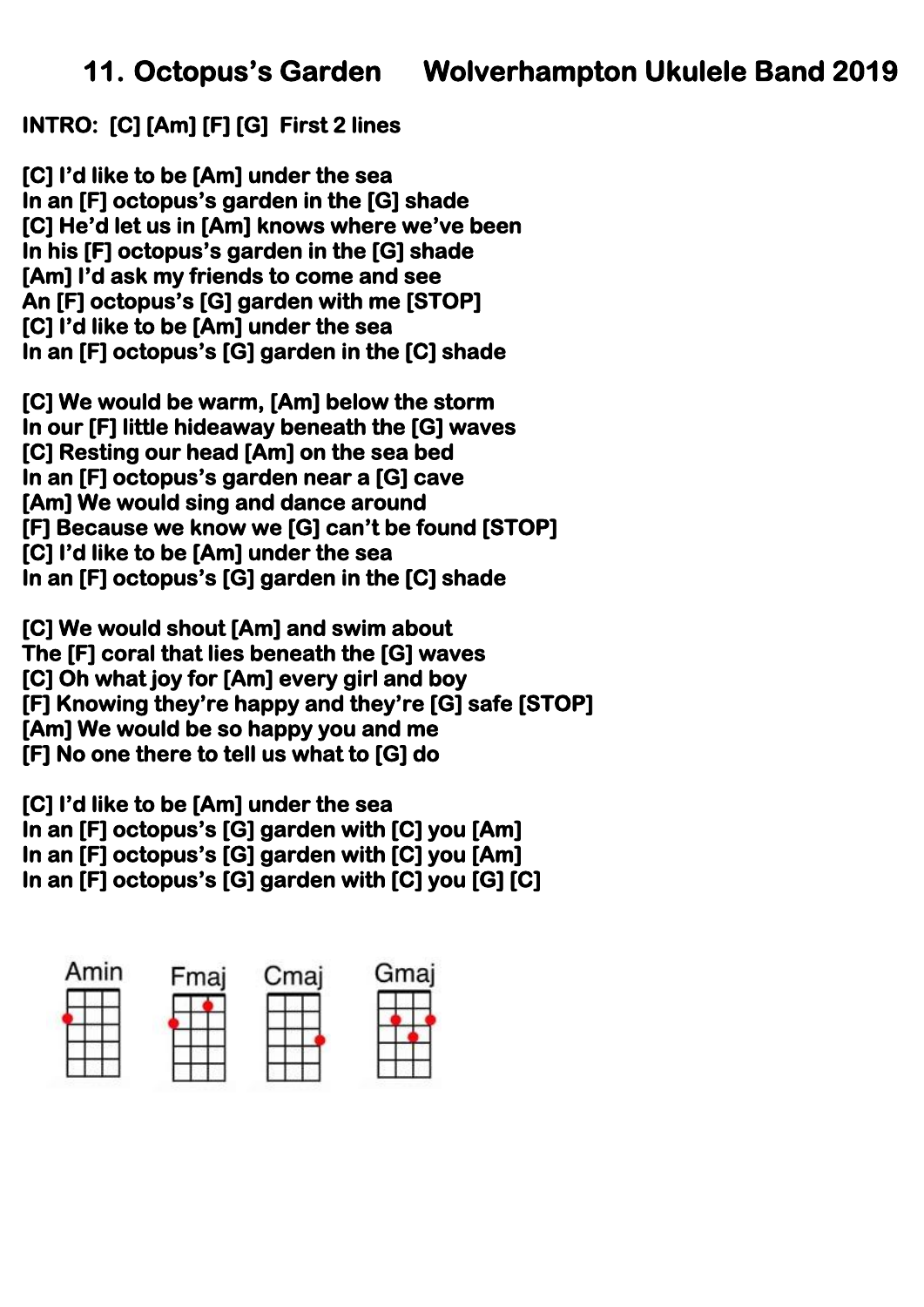12. Roll Alabama (Trad./Bellowhead) Wolverhampton Ukulele Band 2021 **When the [G] Alabama's keel was laid Roll, Ala-[C]bama, [D] roll She was [G] laid in the yard of Jonathon [Em] Laird [C] Oh, [G] Roll, Ala-[D]bama, [G] roll She was [G] laid in the yard of Jonathon Laird [G] Roll, Ala-[C]bama, [D] roll She was [G] laid in the town of Birken-[Em]head [C] Oh, [G] Roll, Ala-[D]bama, [G] roll [C] Roll, Alabama, [D] roll She was [C] laid in the [D] town of [G] Birken-[C]head [C] Oh, [G] Roll, Ala-[D]bama, [G] roll n Down [G] Mersey Channel she sailed then [G] Roll, Ala-[C]bama, [D] roll And [G] Liverpool gave her guns and [Em] men [C] Oh [G] Roll, Ala-[D]bama, [G] roll Out of [G] Mersey Channel she set forth [G] Roll, Ala-[C]bama, [D] roll To des-[G]troy the commerce of the [Em] north [C] Oh [G] Roll, Ala-[D]bama, [G] roll [C] Roll, Alabama, [D] roll To des-[C]troy the [D] commerce [G] of the [C] north [C] Oh [G] Roll, Ala-[D]bama, [G] roll**

**Into [G] Cherbourg harbour she sailed one day [G] Roll, Ala-[C]bama, [D] roll To coll-[G]ect her share of the prize mon-[Em]ey [C] Oh [G] Roll, Ala-[D]bama, [G] roll And [G] many a sailor met his [Em] doom Roll, Ala-[C]bama, [D] roll When the [G] Yankee ship hove into [Em] view [C] Oh [G] Roll, Ala-[D]bama, [G] roll [C]Roll, Alabama, [D] roll When the [C] Yankee [D] ship hove [G] into [C] view [C] Oh, [G] Roll, Ala-[D]bama, [G] roll**

**A [G] shot from the forward pivot that day [G] Roll, Ala-[C]bama, [D] roll Blew the [G] Alabama's steering gear a-[Em]way [C] Oh, [G] Roll, Ala-[D]bama, [G] roll Of the [G] three mile limit in sixty-[Em]four Roll, Ala-[C]bama, [D] roll She [G] sank to the bottom of the ocean [Em] floor [C] Oh, [G] Roll, Ala-[D]bama, [G] roll [C] Roll, Alabama, [D] roll She [C] sank to the [D] bottom of the [G] ocean [C] floor [C] Oh, [G] Roll, Ala-[D]bama, [G] roll. REPEAT LAST LINE**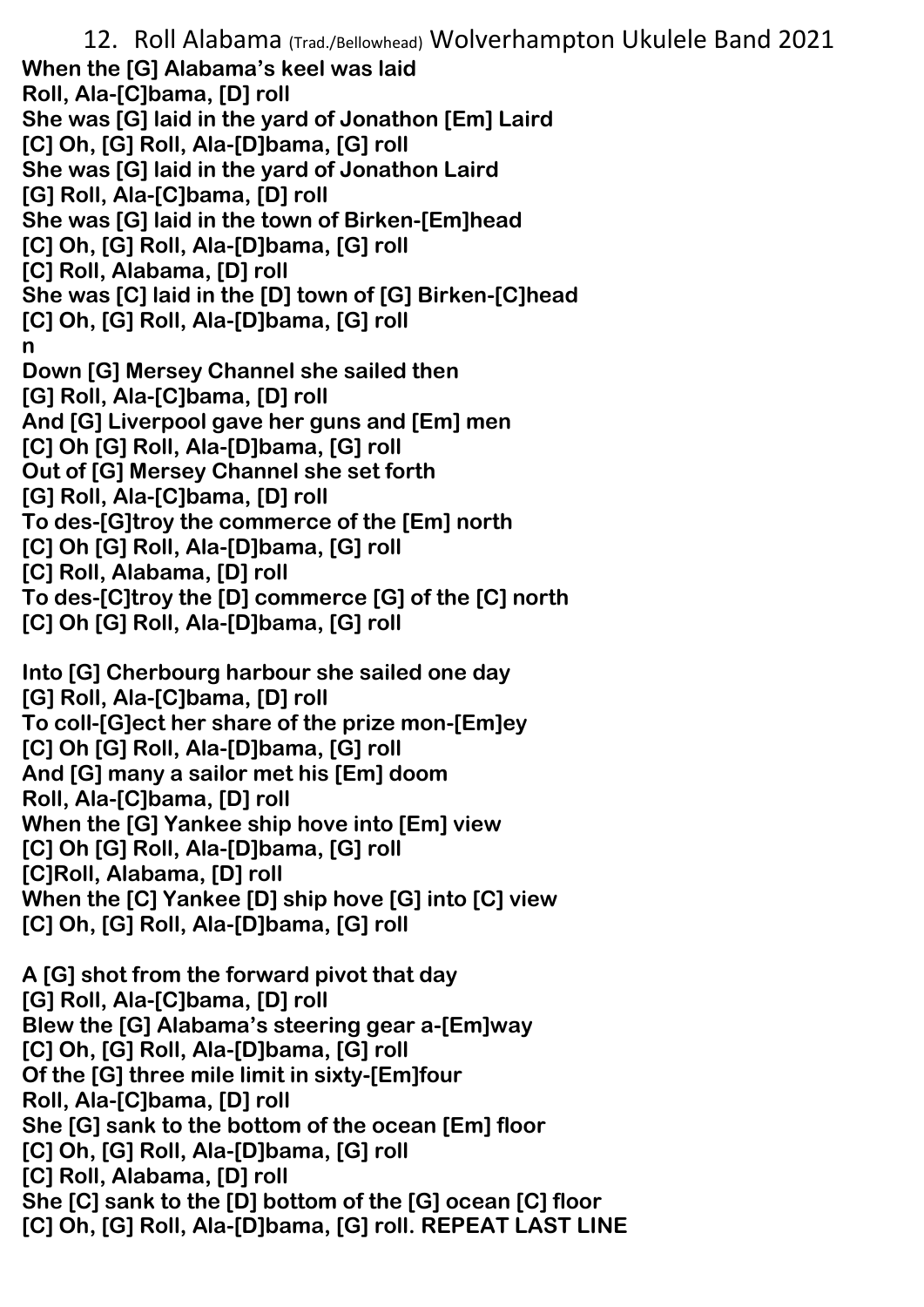**(C) Old man rhythm gets in my shoes It's no use sitting and singin' the blues.** 

**So (G) be my guest, you got nothin' to lose..** 

**(C) Won't you let me take you on a sea cruise?** 

**(C) Ooh-wee, Ooh-wee,baby.. Ooh-wee, Ooh-wee, baby** 

**(G) Ooh-wee, Ooh-wee, baby** 

**(C) Won't you let me take you on a sea cruise?** 

**(F) Feel like jumpin, baby won't you join me, (C) please?** 

**I (F) don't like beggin' but now I'm on bended (G) knees (G7)** 

**I (C) got to get to rockin', got my hat off the rack**

**I got the boogie woogie like a knife in the back.** 

**So (G) be my guest, you got nothin' to lose**

**(C) Won't you let me take you on a sea cruise?** 

**(C) Ooh-wee, Ooh-wee,baby Ooh-wee, Ooh-wee, baby** 

**(G) Ooh-wee, Ooh-wee, baby** 

**(C) Won't you let me take you on a sea cruise?** 

**I (C) got to get to movin' baby, I ain't lyin' My heart is beatin' rhythm and it's right on time.** 

**So (G) be my guest, you got nothin' to lose** 

**(C) Won't you let me take you on a sea cruise?** 

**(C) Ooh-wee, Ooh-wee, baby Ooh-wee, Ooh-wee, baby** 

**(G) Ooh-wee, Ooh-wee, baby** 

**(C) Won't you let me take you on a sea cruise?** 

**(F) Feel like jumpin', baby won't you join me, (C) please?** 

**(F) don't like beggin' but now I'm on bended (G) knees (G7)** 

**(C) Ooh-wee, Ooh-wee,baby Ooh-wee, Ooh-wee, baby.** 

**(G) Ooh-wee, Ooh-wee, baby** 

**(C) Won't you let me take you on a [single hits] (C/) SEA (C/) CRUISE?** 

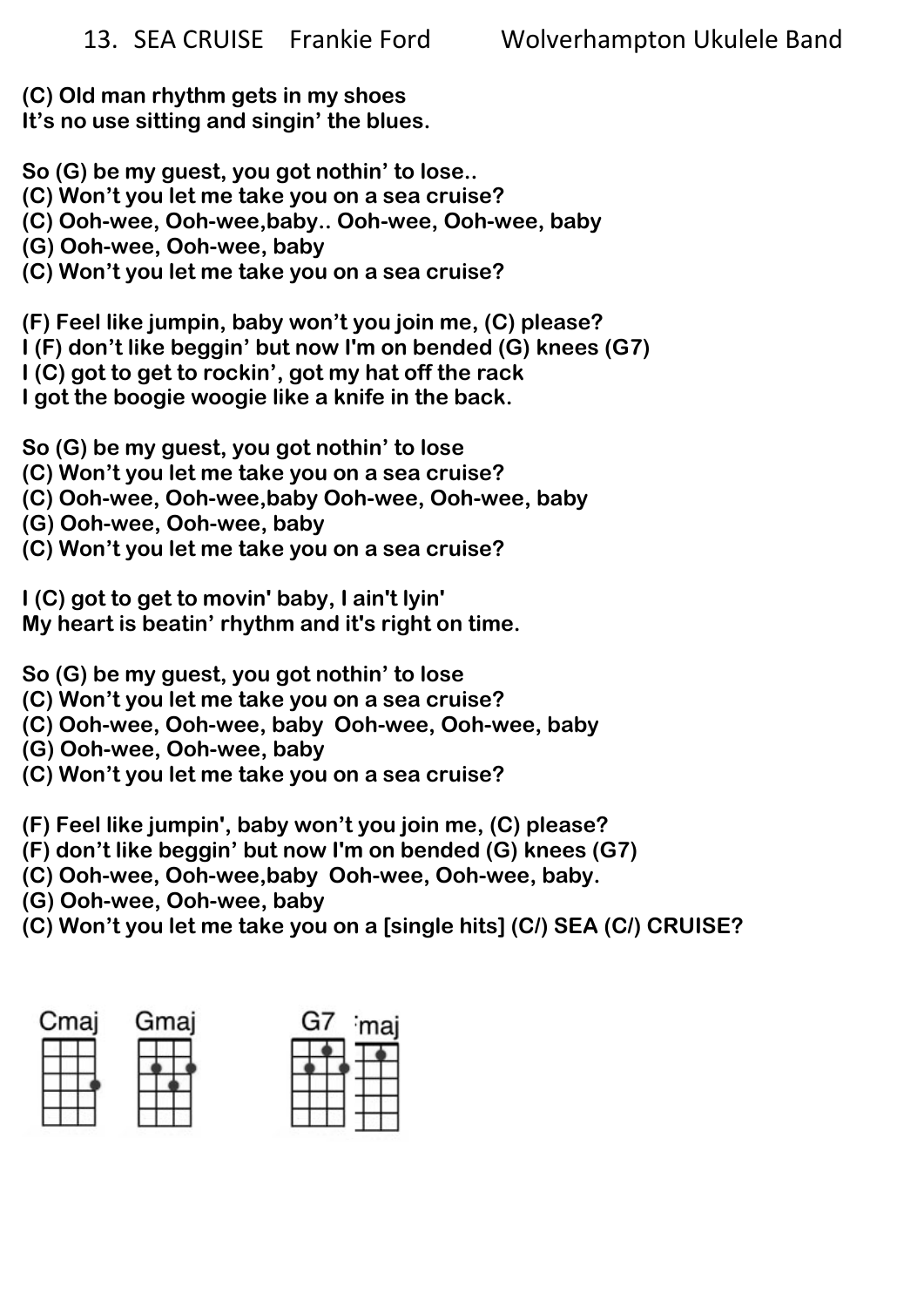**14.Sloop John B Wolverhampton Ukulele Band 2019 Intro [D]s** 

**We [D] come on the sloop John B, my grandfather and me Around Nassau town we did [A7] roam Drinkin' all [D] night, [D7] got into a [G] fight [Em] Well I [D] feel so broke up, I [A7] want to go [D] home**

**So [D] hoist up the John B's sails, see how the main sails sets, Call for the captain ashore, let me go [A7] home Let me go [D] home, [D7] I want to go [G] home, yeah [Em] yeah Well I [D] feel so broke up, [A7] I want to go [D] home**

**The [D] first mate, he got drunk, broke up the captain's trunk The Constable had to come and take him a-[A7]way Sherriff John [D] Stone, [D7] why don't you leave me a-[G]lone, yeah [Em] yeah Well, I [D] feel so boke up, [A7] want to go [D] home**

**So [D] hoist up the John B's sails, see how the main sails sets, Call for the captain ashore, let me go [A7] home Let me go [D] home, [D7] I want to go [G] home, yeah [Em] yeah Well I [D] feel so broke up, [A7] I want to go [D]home**

**Well, the [D] poor cook he caught the fits. Threw away all of my grits Then he took and he ate up all of my [A7] corn Let me go [D] home, [D7] why don't you let me go [G] home yeah [Em] yeah? This [D] is the worst trip [A7] I've ever been [D] on**

**So [D] hoist up the John B's sails, see how the main sails sets, Call for the captain ashore, let me go [A7] home Let me go [D] home, [D7] I want to go [G] home, yeah [Em] yeah Well I [D] feel so broke up, [A7] I want to go [D]home**

**REPEAT CHORUS**

**REPEAT LAST LINE SLOWLY**